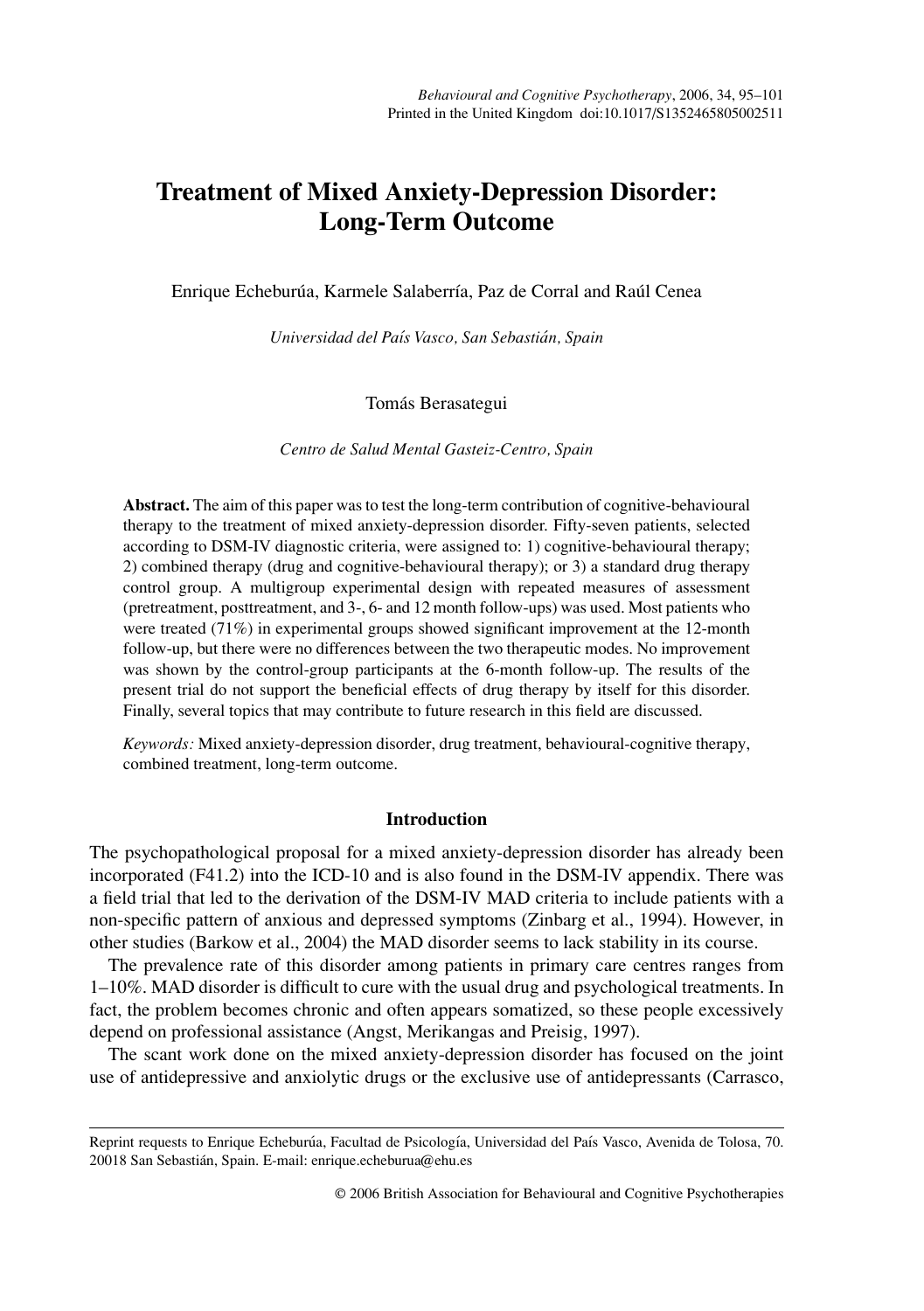Díaz and Saiz, 2000). Psychological therapy used in MAD disorder is a combination of coping strategies used in anxiety disorders and in dysthymia, which seem to be strengthened if treatment has a group format (Echeburúa, Salaberria, Corral, Cenea and Berasategui, 2000; Moras, Telfer and Barlow, 1993).

The main aim of this research is to test the long-term clinical effectiveness of a cognitivebehavioural programme specifically designed for the MAD disorder and carried out in a naturalistic setting of a health care centre. Posttreatment and short follow-up results are described elsewhere (Echeburúa et al., 2000).

#### **Method**

#### *Participants*

The sample for this study consisted of patients who sought treatment at the Vitoria Mental Health Center (Spain) from February 1997 to December 1999. Preselected subjects were referred to the Centre with unspecific symptoms of anxiety and depression by GP doctors.

After screening the subjects who came to the therapeutic programme for MAD disorder (69 subjects), the sample was reduced to 57 subjects, according to DSM-IV diagnostic criteria. Excluded subjects (6) did not meet the criteria for admission and there were 6 patients who did not want to participate in the clinical trial (refusal rate of 10%). Regarding the most significant demographic characteristics of the sample, most patients were women (93%); the socioeconomic level was middle and lower class; the mean age was 40 years; and 47% of the sample were housewives.

## *Experimental design*

A multigroup experimental design with independent measures in the treatment factor and with multiple and repeated measures of assessment (pre-treatment, posttreatment and 3-, 6 and 12-month follow-up) was used. Patients were randomly assigned to three groups. Thus the resulting modalities were the following: a) cognitive-behavioural group therapy without drug therapy  $(n=24)$ ; b) combined group therapy (cognitive-behavioural and standard drug therapy)  $(n = 22)$ ; and c) control group with only standard drug therapy  $(n = 11)$ . For ethical reasons only two measurements (pre-treatment and 6-month follow-up) were conducted in the control group.

#### *Assessment measures*

An individual semi-structured interview was held to achieve the diagnostic criteria of MAD disorder according to the appendix of DSM-IV. In this interview the patients describe the symptoms, the history of the disorder and the previous treatments, as well as the extent of the maladjustment to the daily life. The data on interrater reliability obtained with this interview in this study are satisfactory (kappa  $= .91$ ).

In addition, two scales administered by the independent interviewers were used: Hamilton Anxiety Rating Scale (HARS) and Hamilton Depression Rating Scale (HDRS). The selfreports used were the State-Trait Anxiety Inventory (STAI), the Beck Depression Inventory (BDI), the Rosenberg Self-Esteem Scale and the Maladjustment Scale. These instruments are accurately described elsewhere (Echeburúa et al., 2000).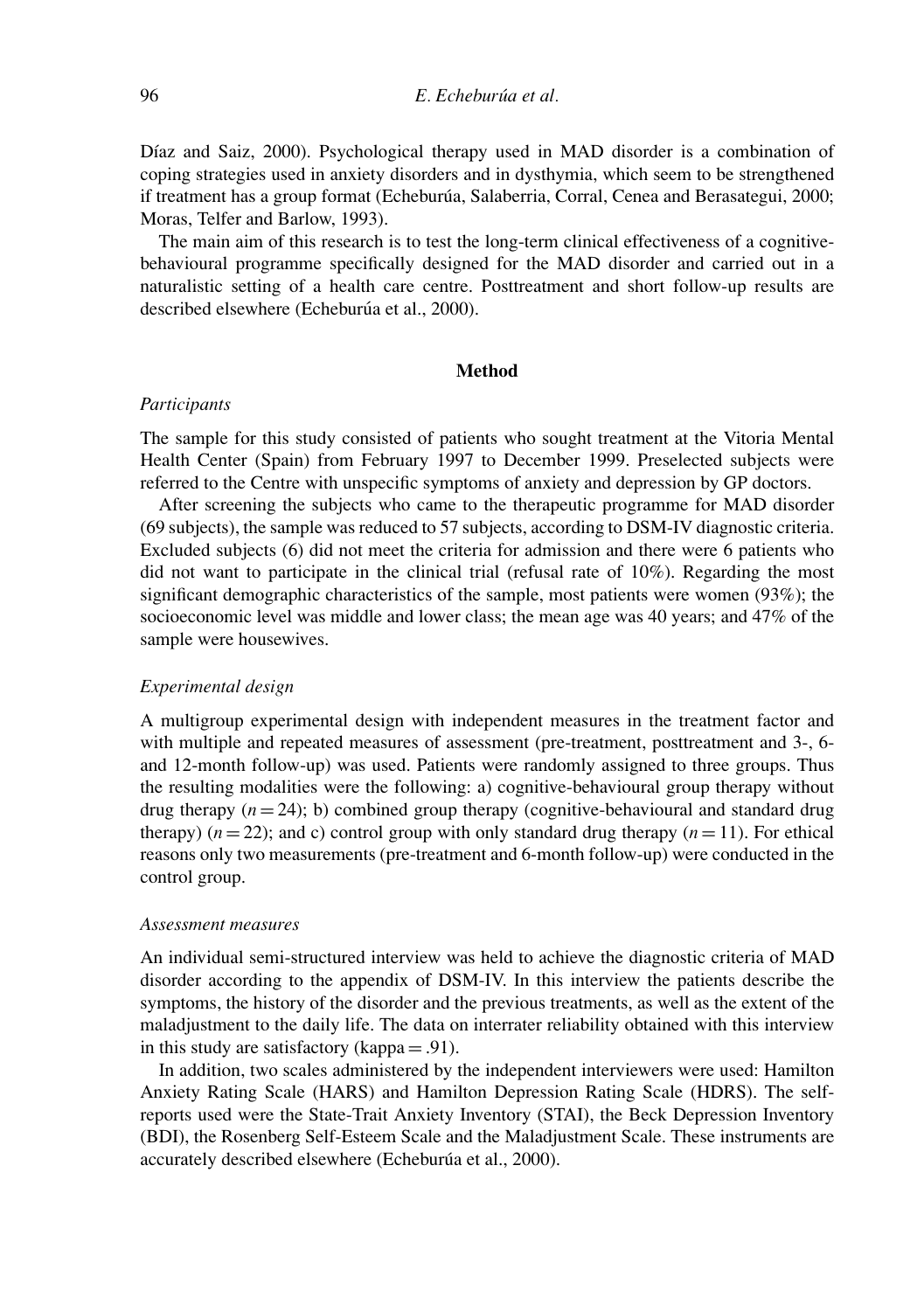#### *Therapeutic modalities*

*Cognitive-behavioural therapy*. This treatment, without any kind of medication, consists of three components: a) psychoeducative explanations about the nature and the features of the disorder (1st session); b) techniques focused on the therapy of anxiety symptoms: training in relaxation and breathing and hygiene of sleep (2nd session); exposure to avoided behaviours, self-instructions and cognitive distraction (3rd and 4th sessions); and c) techniques focused to cope with depressive symptoms by engagement in hobbies and entertainment and by cognitive restructuring of negative thoughts (5th–8th sessions). Lastly, in order to become stronger and reinforce the therapeutic change, patients are trained in improvement of self-esteem (9th session) and in problem solving techniques (10th session). Sessions 11–12 are devoted to relapse prevention and to planning the next future. The general characteristics of the therapeutic procedure are as follows: group modality (4–6 patients); two clinical psychologists adequately trained and with 5 years of experience as therapists; and  $12 \times 2$  hours weekly sessions.

*Combined therapy (drug and cognitive-behavioural therapy)*. This treatment consists of two parts: a) in an individual way, a standard drug treatment (benzodiazepines and/or SSRI antidepressant drugs) prescribed by the psychiatrist of the mental health centre; and b) in a group way, the cognitive-behavioural therapy above described.

*Standard drug therapy control group*. Patients assigned to this group continued to be treated in an individual way with the standard drug treatment (treatment, as usual, depending on the psychiatrist's clinician choice), but without the cognitive-behavioural therapy. Patients in this group had been on the drugs for an average of 15 months.

#### **Results**

## *Rates of improvement*

In this study, therapeutic success was defined by two raters as a clinically significant reduction of diagnostic criteria of MAD disorder according to the appendix of DSM-IV and a decrease of at least 30% in the scores obtained by the patient before treatment in STAI and BDI.

In the 12-month follow-up the rate of improvement  $(71%)$  in experimental groups was as good as in prior research (Echeburúa et al., 2000), where experimental groups performed better than the control group. One year later, the CBT group  $(79.2\%, n=19)$  did better than the combined group  $(61.9\%, n=13)$ , but these differences are not statistically significant. The rates of deterioration were low and similar in both groups (7%).

## *Results of the measures of anxiety, depression, self-esteem and maladjustment*

*Between-group analysis*. The means and standard deviations of all variables studied are reported in Table 1. Therapeutic change continued to be good, with an effect size similar to that obtained in the short-term outcome (Echeburúa et al., 2000). There were no differences between the two therapeutic modalities in the 12-month follow-up.

*Within-group analysis*. The within-group evolution is very similar in all variables in both experimental groups, with a marked improvement between pre- and posttreatment, which tends to level off between the post- and the 12-month follow-up (Table 2).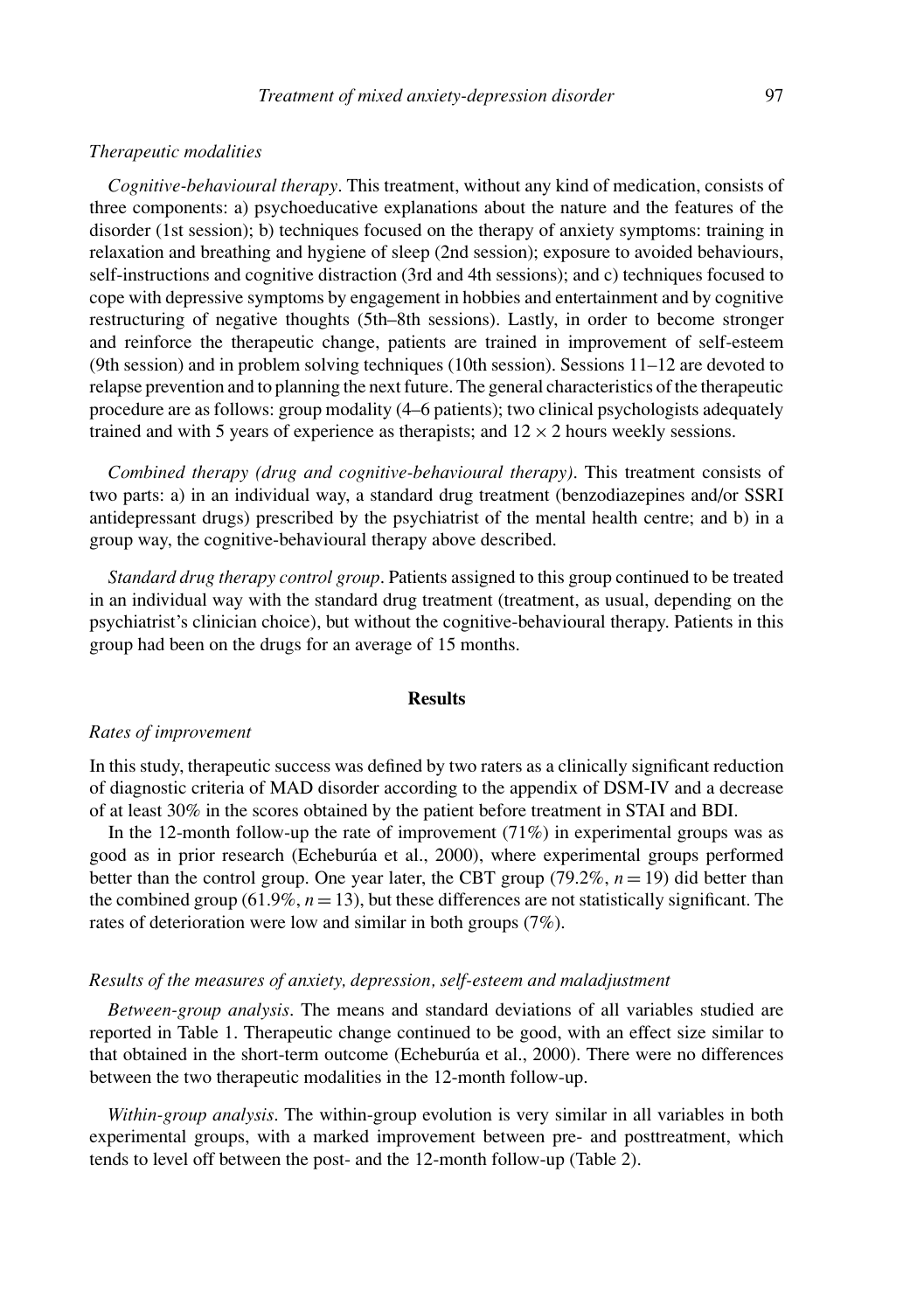|                      | CBT(A)<br>M(SD) | Combined (B)<br>M(SD) | Control (C)<br>M(SD) | $\boldsymbol{F}$    | $\boldsymbol{t}$ |
|----------------------|-----------------|-----------------------|----------------------|---------------------|------------------|
| <b>Anxiety</b>       |                 |                       |                      |                     |                  |
| STAI (0-60)          |                 |                       |                      |                     |                  |
| Pretreat.            | 36,45 (8,96)    | 35,72 (11,54)         | 35,36 (6,24)         | 0,25                |                  |
| Posttreat.           | 22,70 (7,68)    | 26,54 (11,42)         |                      |                     | $-1,34$          |
| 6 months             | 21,83(1,51)     | 23,28 (1,69)          | 31,72 (2,60)         | $6,38**C>B,A$       |                  |
| 12 months            | 20,50 (5,48)    | 23,52 (7,96)          |                      |                     | $-1,49$          |
| HARS (0-56)          |                 |                       |                      |                     |                  |
| Pretreat.            | 17,87(4,41)     | 17,81 (4,22)          | 14,81 (4,64)         | 2,11                |                  |
| Posttreat.           | 7,87(4,71)      | 9,81(5,31)            |                      |                     | $-1,31$          |
| 6 months             | 6,66(1,00)      | 9,00(1,38)            | 14,36(1,25)          | $7.72**C>B.A$       |                  |
| 12 months            | 6,04(4,77)      | 8,57 (5,39)           |                      |                     | $-1,66$          |
| <b>Depression</b>    |                 |                       |                      |                     |                  |
| HDRS $(0-62)$        |                 |                       |                      |                     |                  |
| Pretreat.            | 14,91 (3,46)    | 16,31(4,40)           | 16,45(2,73)          | 1,04                |                  |
| Posttreat            | 6,04(3,91)      | 8,90 (4,85)           |                      |                     | $-2,21*$         |
| 6 months             | 5,33(0,82)      | 8,09(1,16)            | 13,72(1,36)          | $12,23***$ C>B,A    |                  |
| 12 months            | 5,12 (4,68)     | 7,76 (4,87)           |                      |                     | $-1,78$          |
| BDI (0-63)           |                 |                       |                      |                     |                  |
| Pretreat.            | 18,87 (7,96)    | 25 (6,91)             | 24,9 (6,99)          | $4,72^*$ A < B, C   |                  |
| Posttreat.           | 11,20(5,31)     | 15,72(8,37)           |                      |                     | $-2,20*$         |
| 6 months             | 9,70(0,95)      | 13,71(1,55)           | 24,54 (0,87)         | $8,33***$           |                  |
| 12 months            | 9,50(5,16)      | 13,66(8,15)           |                      |                     | $-2,07*$         |
| Self-esteem (10-40)  |                 |                       |                      |                     |                  |
| Pretreat.            | 27,5 (6,38)     | 23,5(3,32)            | 22,8 (2,08)          | $5,60**A\!\!>\!B.C$ |                  |
| Posttreat.           | 29,29 (4,49)    | 26,59 (4,58)          |                      |                     | $2,01*$          |
| 6 months             | 30,41 (0,88)    | 27,38 (0,69)          | 24,52 (0,87)         | 13,66***            |                  |
| 12 months            | 31,41 (4,08)    | 27,19 (3,70)          |                      |                     | $3,61***$        |
| Maladjustment (6-36) |                 |                       |                      |                     |                  |
| Pretreat.            | 15,25(4,91)     | 18,77 (6,56)          | 19,18 (5,56)         | 2,85                |                  |
| Posttreat.           | 8,04(6,80)      | 12,77(6,74)           |                      |                     | $-2,36*$         |
| 6 months             | 5,87 (0,92)     | 10,38(1,44)           | 16,36(2,05)          | $12,37***$ C>B,A    |                  |
| 12 months            | 5,08 (4,46)     | 9,61(6,60)            |                      |                     | $-2,72**$        |

**Table 1.** Means (and standard deviations) and *F* and *t* values in anxiety, depression, self-esteem and maladjustment

<sup>∗</sup>*p<.*05; ∗∗*p<.*01; ∗∗∗*p <* .001.

## **Discussion**

The interest of this study stems from the choice of a significant and rarely studied clinical disorder, from having been conducted in a naturalistic setting, from the coherence of the results obtained in different variables, and from the long-term follow-up (one year).

The majority of patients studied were women with chronic problems of anxiety and depression, marked by functional physical complaints, and usually with many previous drug treatments. Unlike other studies (Barkow et al., 2004) and according to the data of our prior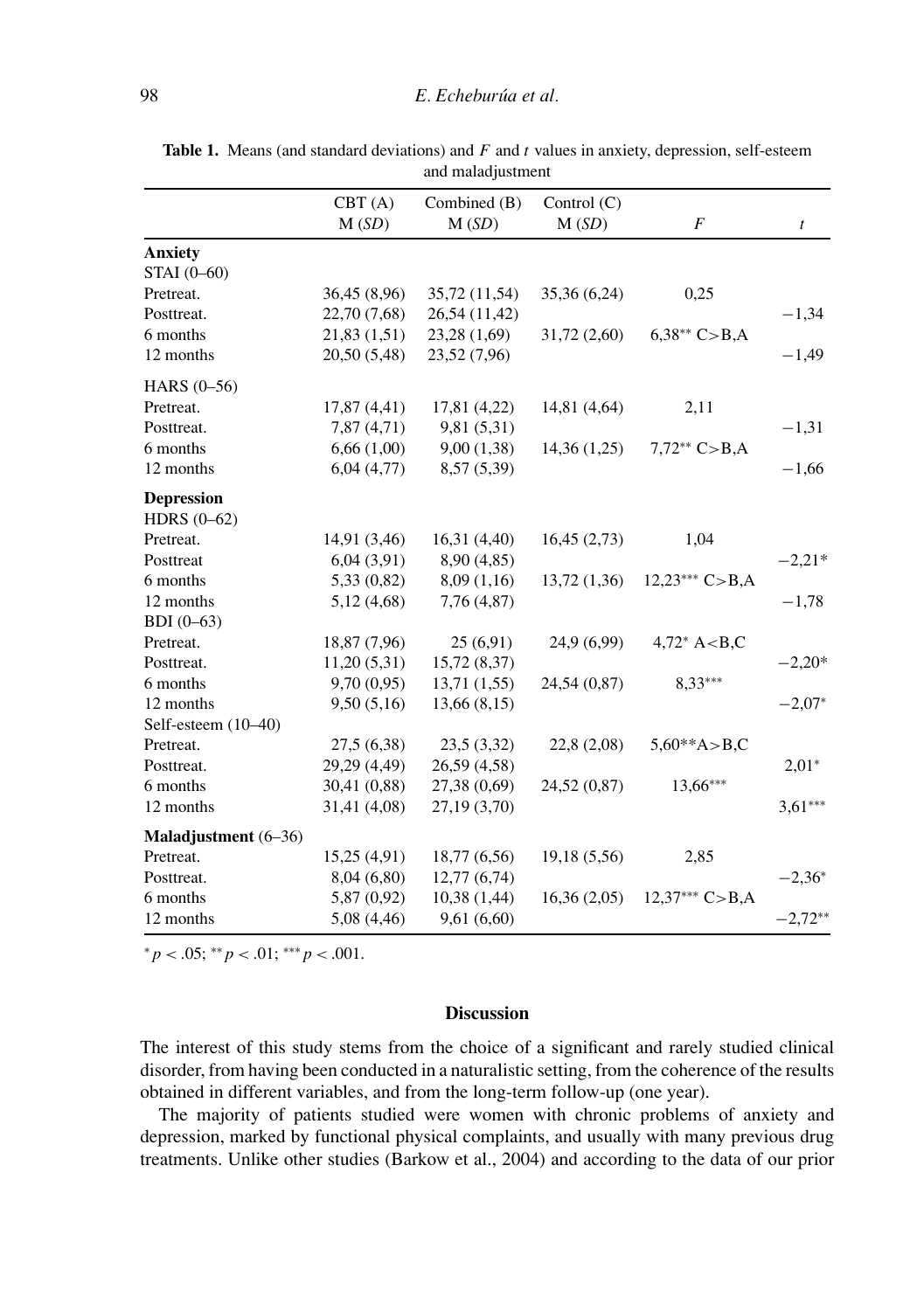|                | <b>CBT</b>         | Combined         | Control          |
|----------------|--------------------|------------------|------------------|
| <b>STAI</b>    | $F = 29,45***$     | $F = 6,11***$    |                  |
|                | t                  | $\boldsymbol{t}$ | t                |
| Pre-posttreat. | 5,88***            | $3,08**$         | $2,51*$          |
| Pre-6 months   | $6,07***$          | $3,70***$        |                  |
| Post-6 months  | 0,49               | 1,50             |                  |
| $6-12$ months  | 1,05               | $-1,07$          |                  |
| <b>HARS</b>    | $F = 46, 10^{***}$ | $F = 35,65***$   |                  |
|                | t                  | t                | t                |
| Pre-posttreat. | $6,64***$          | $6,46***$        | 0,24             |
| Pre-6 months   | $7,58***$          | $6,27***$        |                  |
| Post-6 months  | 1,97               | $2,46*$          |                  |
| $6-12$ months  | 0,80               | 1,44             |                  |
| <b>BDI</b>     | $F = 21, 13***$    | $F = 22, 42***$  |                  |
|                | t                  | t                | t                |
| Pre-posttreat. | $4,12***$          | $5,03***$        | 1,98             |
| Pre-6 months   | $5,66***$          | $5,63***$        |                  |
| Post-6 months  | 1,48               | 1,67             |                  |
| $6-12$ months  | 0,35               | 1,55             |                  |
| <b>HDRS</b>    | $F = 76,37***$     | $F = 31,05***$   |                  |
|                | $\boldsymbol{t}$   | $\boldsymbol{t}$ | $\boldsymbol{t}$ |
| Pre-posttreat. | 8,98***            | $6,74***$        | $2,64*$          |
| Pre-6 months   | 9,87***            | $6,67***$        |                  |
| Post-6 months  | 1,97               | 1,52             |                  |
| $6-12$ months  | 0,62               | 0,08             |                  |
| Self-esteem    | $F = 5,12^{**}$    | $F = 8,64***$    |                  |
|                | $\boldsymbol{t}$   | $\boldsymbol{t}$ | $\boldsymbol{t}$ |
| Pre-posttreat. | $-1,13$            | $-4,65***$       | $-3,19*$         |
| Pre-6 months   | $-2,37*$           | $-6,11***$       |                  |
| Post-6 months  | $-1,89$            | $-0,58$          |                  |
| $6-12$ months  | $-1,32$            | $-0,37$          |                  |
| Maladjustment  | $F = 33,39***$     | $F = 21,41***$   |                  |
|                | $\boldsymbol{t}$   | $\boldsymbol{t}$ | $\boldsymbol{t}$ |
| Pre-posttreat. | 5,61***            | $5,17***$        | 1,65             |
| Pre-6 months   | 8,32***            | 5,49***          |                  |
| Post-6 months  | 1,94               | 1,45             |                  |
| $6-12$ months  | 1,02               | 1,57             |                  |

**Table 2.** Within-group comparisons (*F* and *t* values) in anxiety, depression, self-esteem and maladjustment

 ${}^*p < .05 \cdot {}^{**}p < .01 \cdot {}^{***}p < .001$ .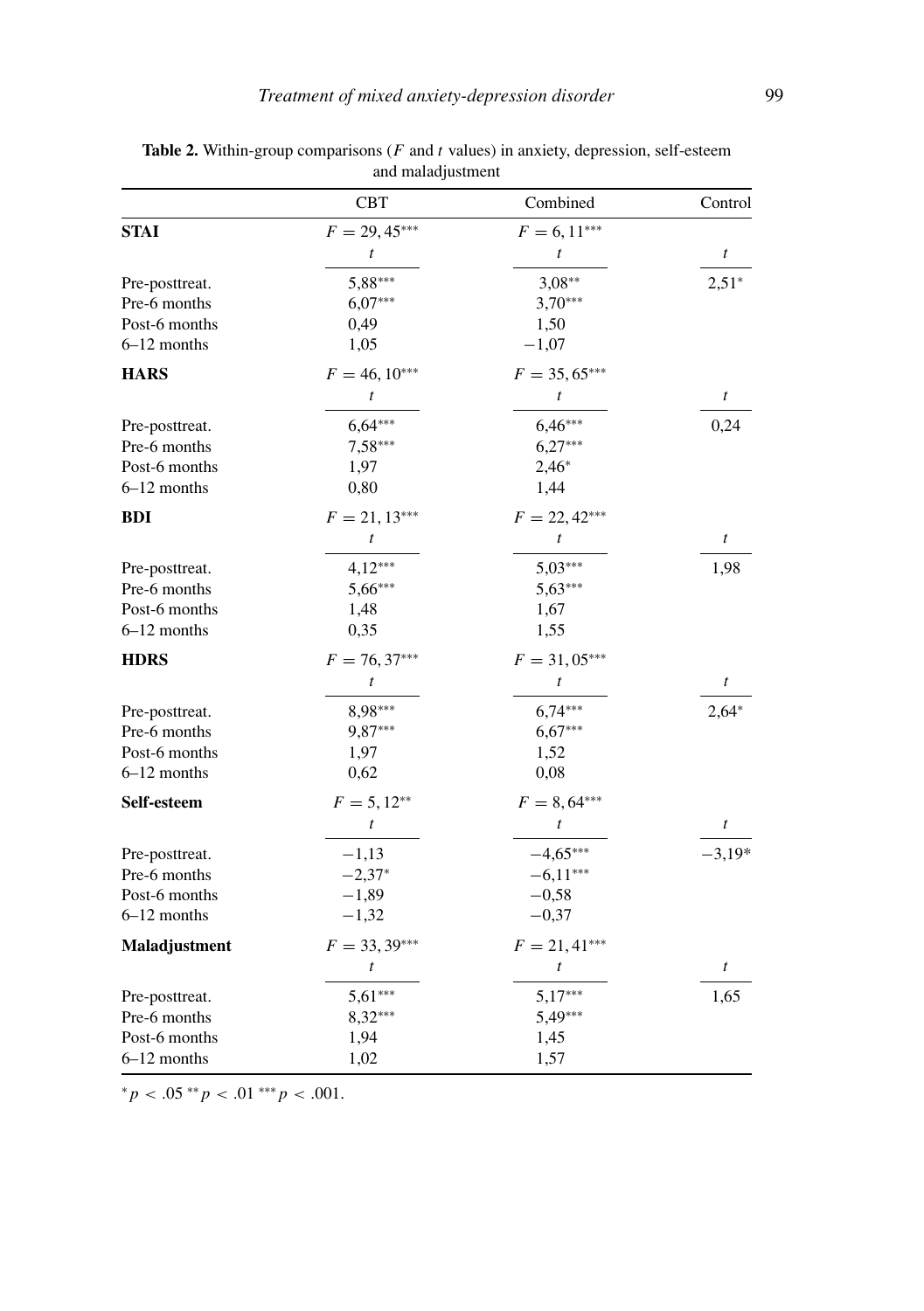paper related to short-term outcome (Echeburúa et al., 2000), the disorder is stable and does not remit or shift to diagnoses other than depression or anxiety.

The improvement rate in both experimental groups was  $71\%$  in the 12-month follow-up. These results show the superiority of both ways with respect to the control group, in which there were no improvements between the pre-treatment assessment and the 6-month follow-up. The CBT group did better than the combined group (12-month improvement rate of 79.2% vs. 61.9%; STAI results; HARS results), but these differences were not significant, perhaps because our study may be statistically under-powered.

As in other anxiety disorders, such as GAD (Barlow, Allen and Choate, 2004), cognitivebehavioural therapy is an adequate treatment for this disorder. The addition of a drug treatment does not contribute anything of value but it may be of interest, at least in the initial phases, for those patients who refuse to give up medication or for those in which the discomfort of the symptoms (insomnia or severe depression) constitutes a hindrance to the involvement in an exclusively psychological treatment.

An important conclusion of this study refers to its cost-effectiveness (Bower et al., 2000). The possibility of implementing a brief intervention in a group format could lead to a considerable cost saving, especially in public Mental Health Centres, which are currently very often overwhelmed by the number of patients in search of treatment.

It is the first study that tests the long-term effectiveness of cognitive-behavioural treatment designed ad hoc for the MAD disorder and is compared with standard drug treatment in a naturalistic setting. External validity can be regarded as a strength of the study.

This is only an exploratory study. Further research should be concerned about the statistical power of the studies, take into account the control of non-specific treatment effects, and should explain not only whether or not this treatment is effective, but why it is effective. Future studies should have wider samples of patients in order to establish the most suitable profile for patients for each of the effective therapeutic modalities, to design motivational strategies to involve psychological treatments for patients refusing to give up medication, and to define more accurate criteria for a therapeutic improvement, as well as to design measures to study treatment fidelity in the CBT groups.

# **Acknowledgements**

This research has been carrried out thanks to an agreement between the Basque Health Service (Osakidetza) and the University of the Basque Country and supported by the grant HU-1999– 115 (Basque Government). The authors would like to acknowledge the collaboration of Drs Zuazo and Santander (Centro de Salud Mental Gasteiz-Centro, Vitoria, Spain).

#### **References**

- **Angst, J., Merikangas, K. R. and Preisig, M.** (1997). Subthreshold syndromes of depression and anxiety in the community. *Journal of Clinical Psychiatry, 58,* 6–10.
- **Barkow, K., Heun, R., Wittchen, H. U., Üstün, T. B., Gänsicke, M. and Maier, W. (2004). Mixed** anxiety-depression in a 1 year follow-up study: shift to other diagnoses or remission? *Journal of Affective Disorders, 79*, 235–239.
- **Barlow, D. H., Allen, L. B. and Choate, M. L.** (2004). Toward a unified treatment for emotional disorders. *Behavior Therapy, 35*, 205–230.